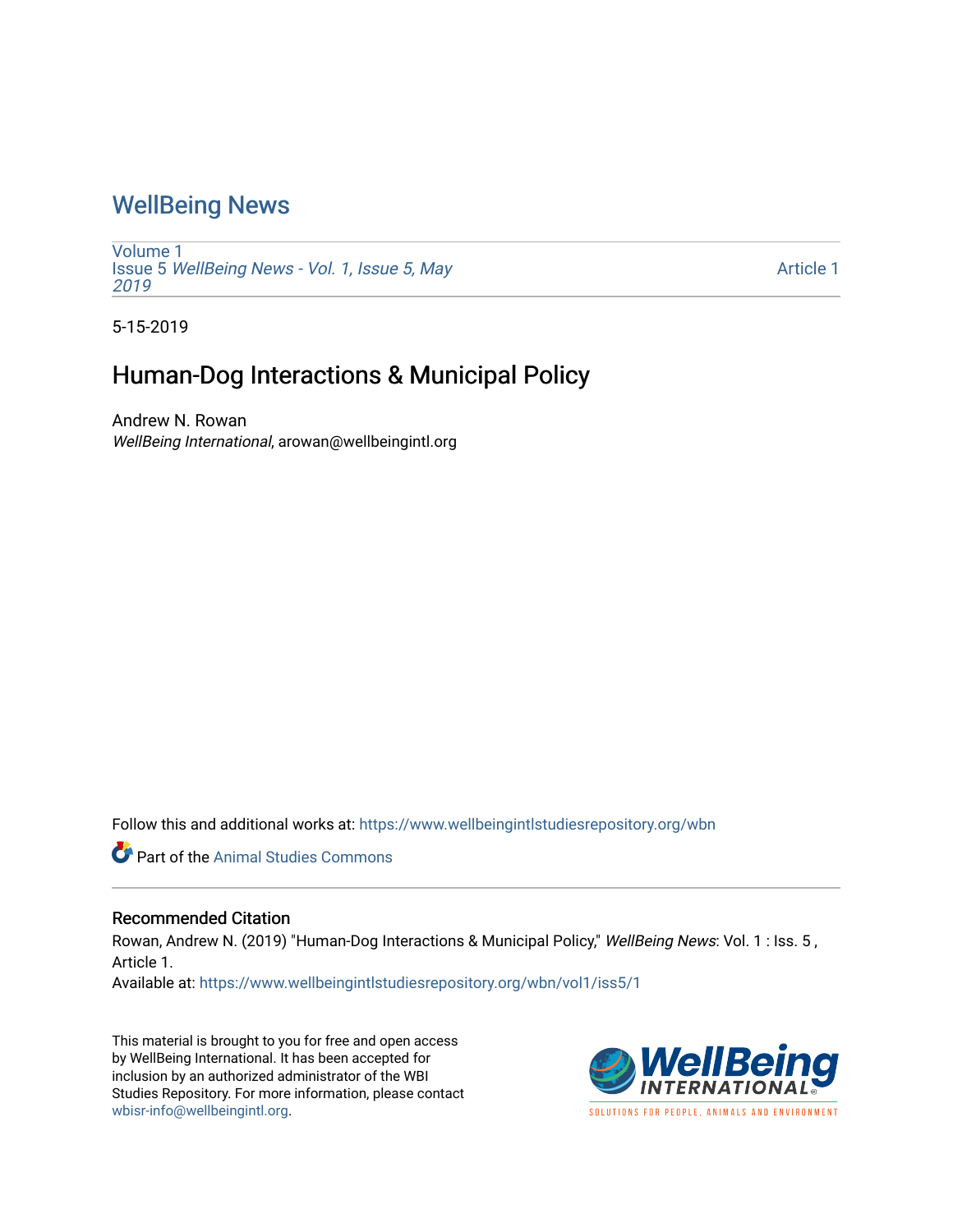

## May 15, 2019 Human-Dog Interactions & Municipal **Policy**

By Andrew Rowan, DPhil

In 2009, the United Nations Development Programme (UNDP) in Bosnia performed a nationwide survey asking people about the threats in their local communities. Unexpectedly, the results highlighted concerns about roaming dogs (rather than mine fields, crime or some other social ill). More specifically, the complaints mentioned dog attacks on people and domestic livestock. As a result, the UNDP teamed up with the International Fund for Animal Welfare (IFAW) to launch the Humane Community Development project in seven municipalities in Bosnia in 2013. The project has been very successful, and the UNDP is now (in 2019) expanding it to an additional four municipalities. The first seven have reported not only a significant reduction in roaming dogs and related problems but also some unexpected benefits. The municipalities and their citizens have been engaging more with one another and this engagement has led to improved civic cooperation both within and between the communities.

The experience in Bosnia is not unfamiliar to organizations that are engaged in some level of human-dog interaction. In the early 1970s, when the US was confronted with a series of press reports and articles about the overpopulation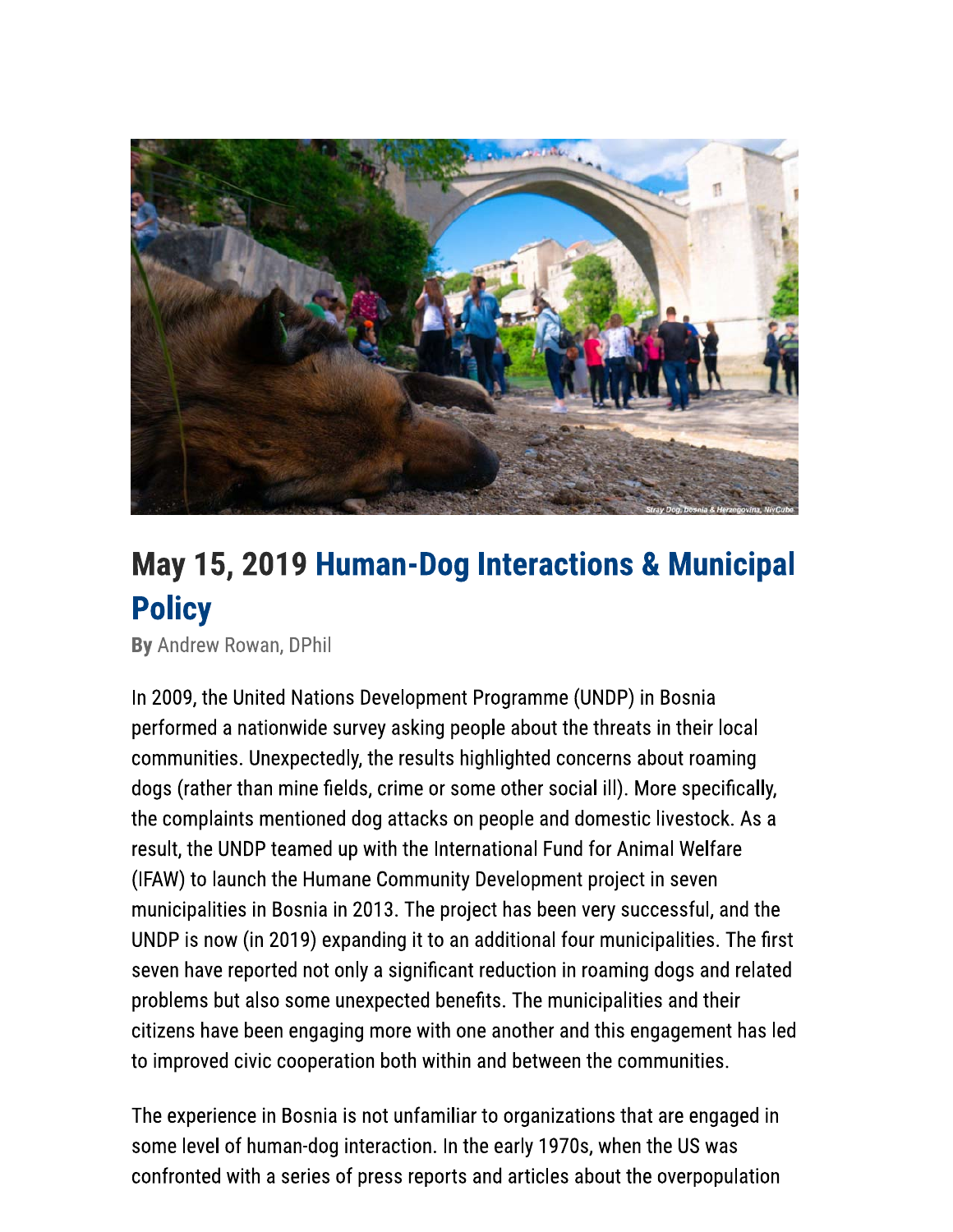of dogs and cats, dog issues were allegedly amongst the top complaints to municipal authorities. A few years later, cultural anthropologist Constance Perin produced a book, Belonging in America (1988), that included a chapter on the role of dogs as builders or disruptors of civic engagement and trust. Today, roaming street dogs are a relatively rare sight in the Organisation for Economic Co-operation and Development (OECD) countries. But, in developing countries, street dogs are still a common sight and viewed periodically as a problem that needs to be removed. For example, the authorities responsible for putting on the Winter Olympics in Sochi decided that the street dogs had to be removed because they did not fit with the image the authorities wanted to present. In addition, municipal authorities frequently respond to cases where dogs have severely injured or killed someone by launching culls of the street dogs.

The indication is that the growth of a "pet dog" culture where dogs are fed commercial pet food (rather than table scraps), are more closely controlled, and are increasingly viewed as valued members of a family is spreading to many developing countries across the globe. In China, there are a reported 20 million pet dogs out of an estimated total of 120 million dogs. In South Korea, the "pet" market has been growing while dog meat businesses have been declining and pets are now a bigger business than dog meat.

Human-dog interactions are changing, sometimes very quickly, across the globe. This change is being matched by increasing support for dog well-being in terms of veterinary care, the growth of pet markets and contributions to animal protection groups. For example, the dozen or so major international animal protection organizations spent approximately \$100 million on global animal welfare at the turn of this century. Today, 19 years later, that total has grown to more than \$300 million. At the same time, we are seeing an expansion of animal protection groups within countries where, prior to 2000, animal protection advocacy was virtually absent. China has gone from a handful of animal protection groups to thousands in just a decade. Veterinary markets are changing rapidly. Malaysia went from a single small animal hospital in 1980 to more than 300 in 2015. In Costa Rica, the number of veterinary practices has exploded in just the past fifteen years. The shift in in veterinary practice away from a focus on food animals to the treatment of pets is a clear sign of a change in the way pet dogs and cats are viewed and maintained.

The above provides one reason why WellBeing International has decided to